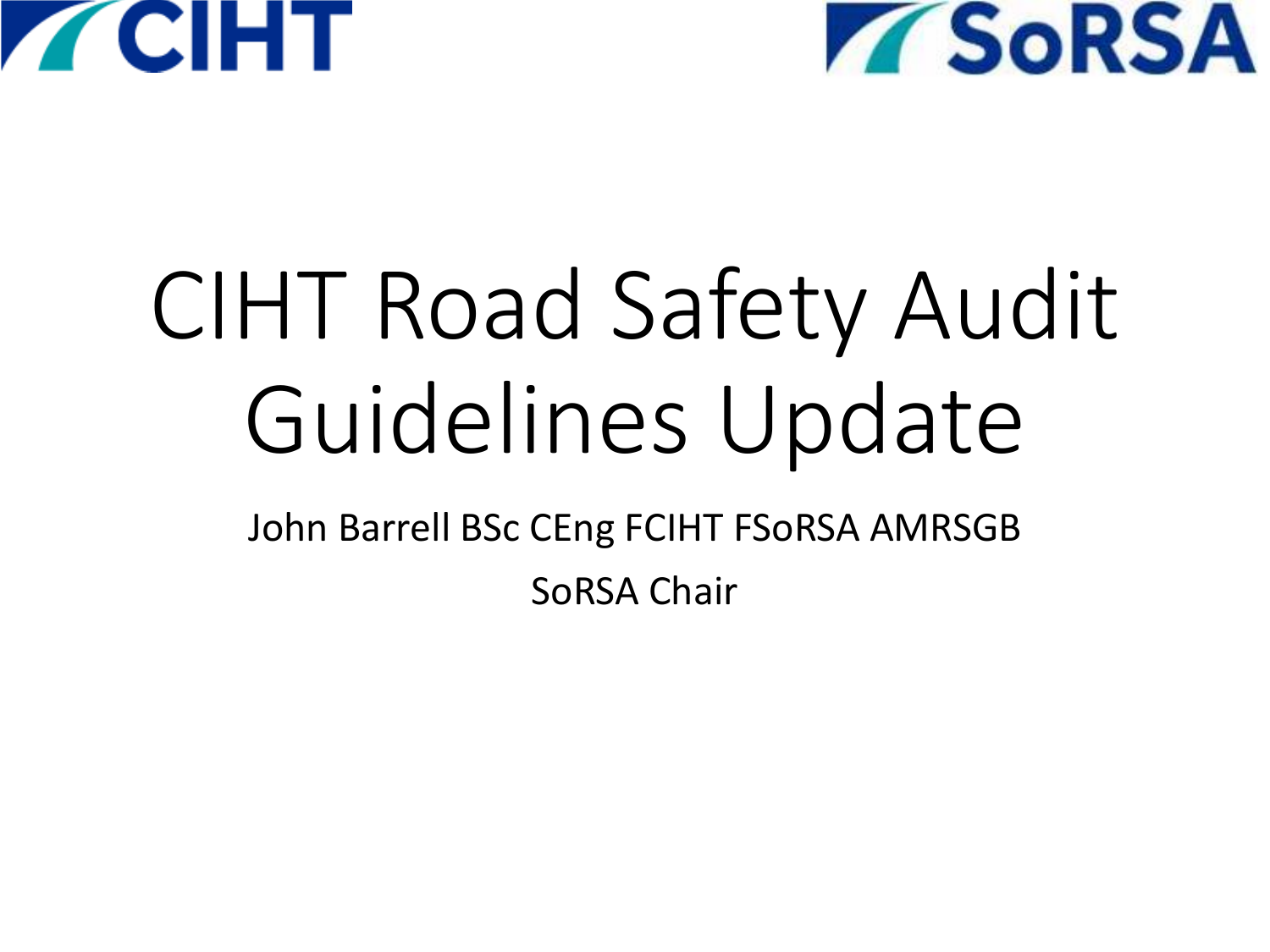



### Current Guidelines

- Published 2008
- Covered more than just Audit
- Produced to support HD 19/03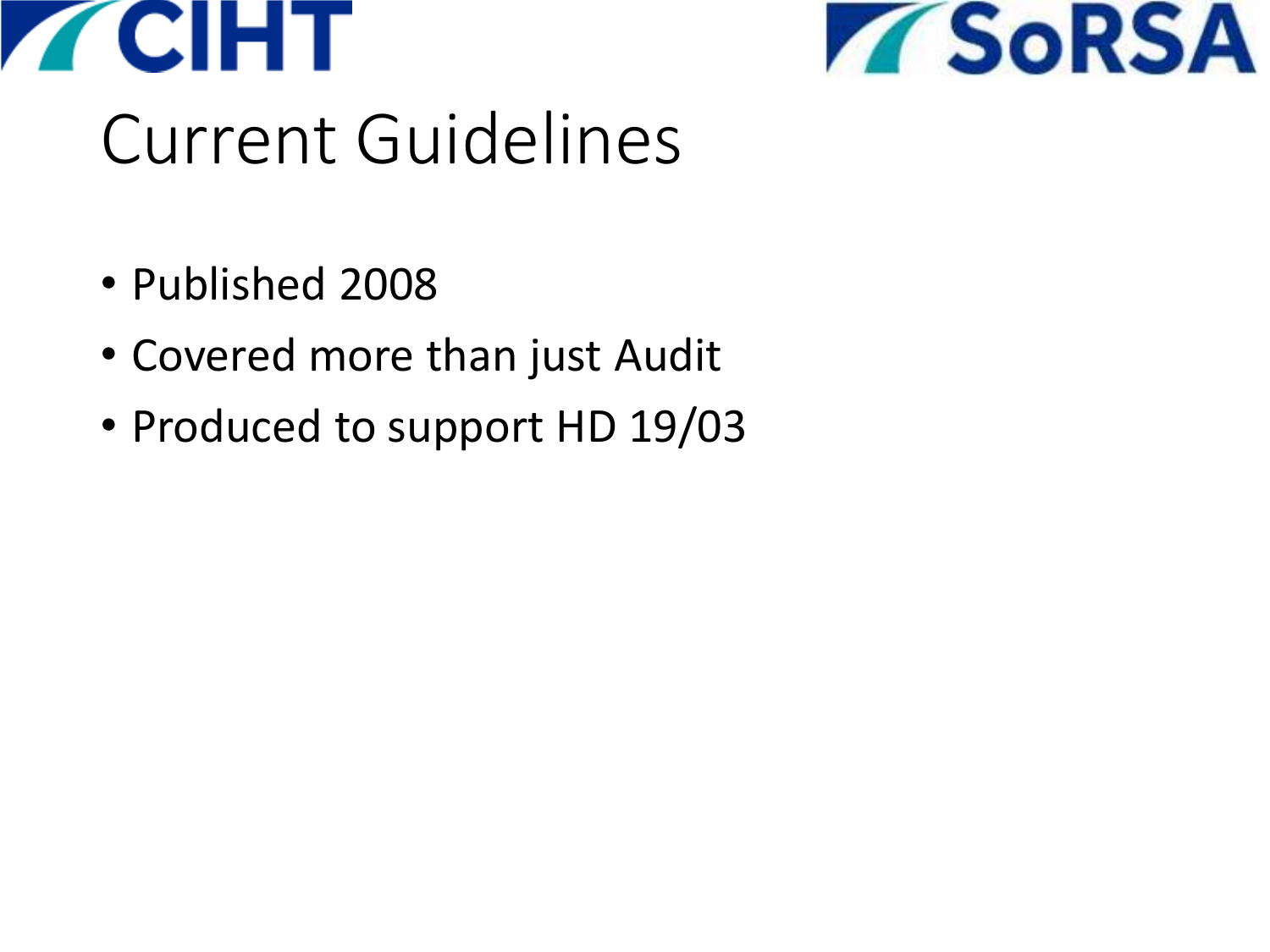



### Need for Change?

- Current Guidance in HD 19/15 as standard
- More onerous training and experience
- Restrictive on non–trunk road schemes
- LAs still struggling to comply
- Wider adoption of varying practices worldwide
- Less certainty in what 'in accordance with HD19/15' means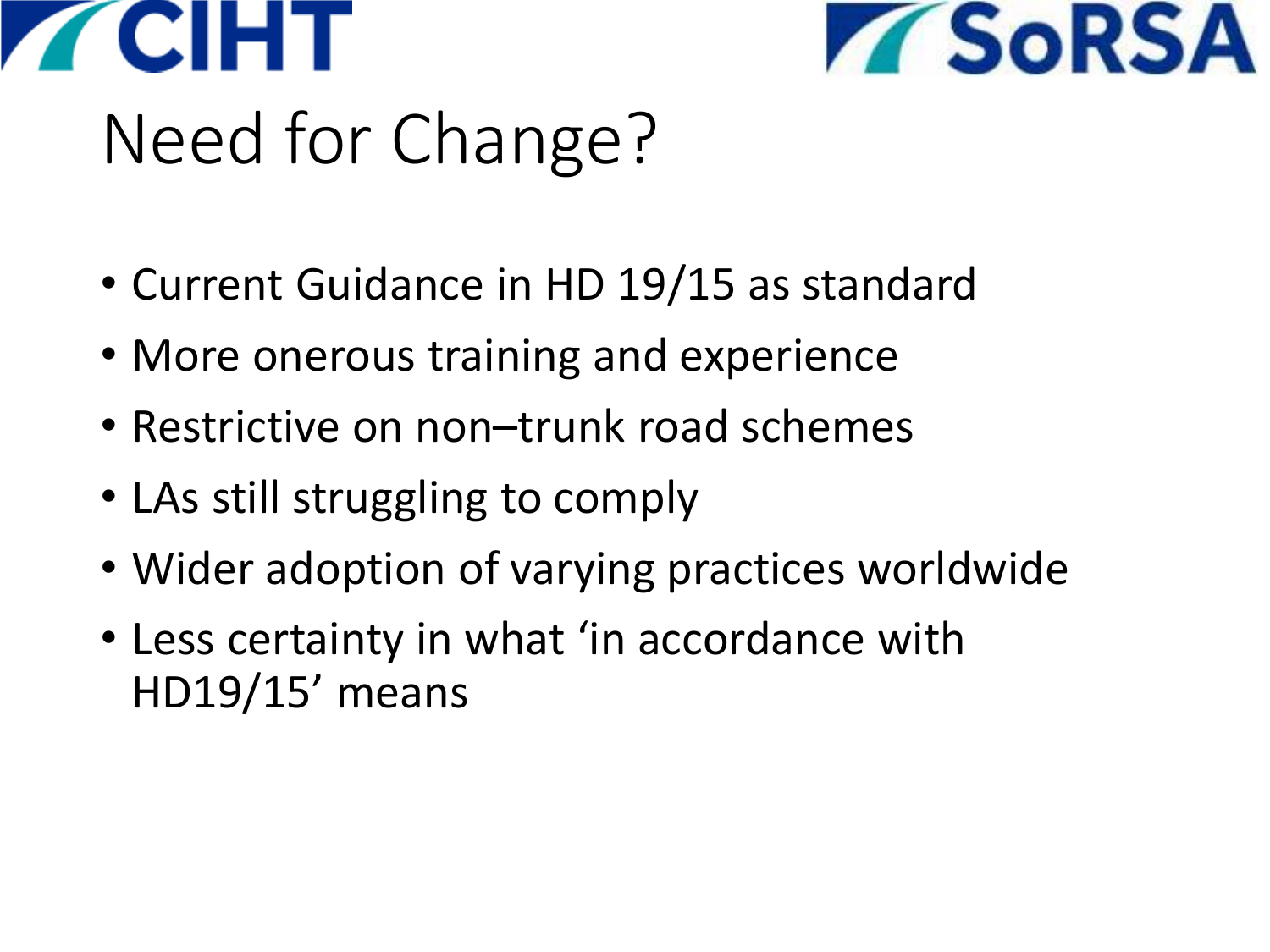



### Proposed Approach

- Fundamentals of Road Safety Audit well known
- Means of application and understanding of process needs clarification
- Role of key parties in delivering robust process
- Input from worldwide practitioners
- Flexible framework with HD19/15 at its core
- Development of interactive web-based document that can be updated and structured to meet varying requirements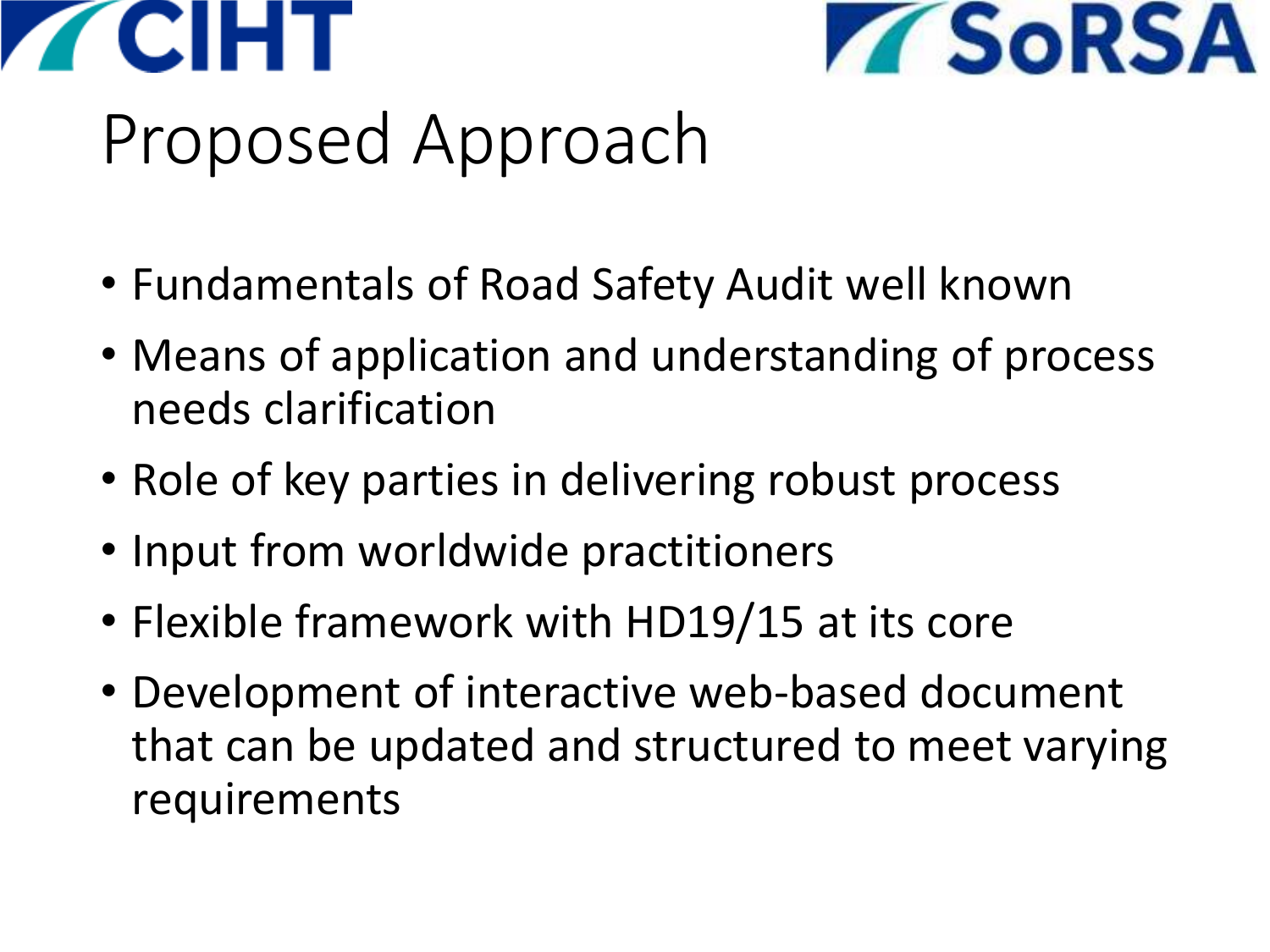



### Key is the Audit Process

- Interactive structure around a core process flowchart
- Identify key responsibilities at each stage
- Focusses on actions outside of HD 19/15
- Aware that guidelines will have an international audience and needs to cover a wide range of issues/applications.
- Early stage of the process!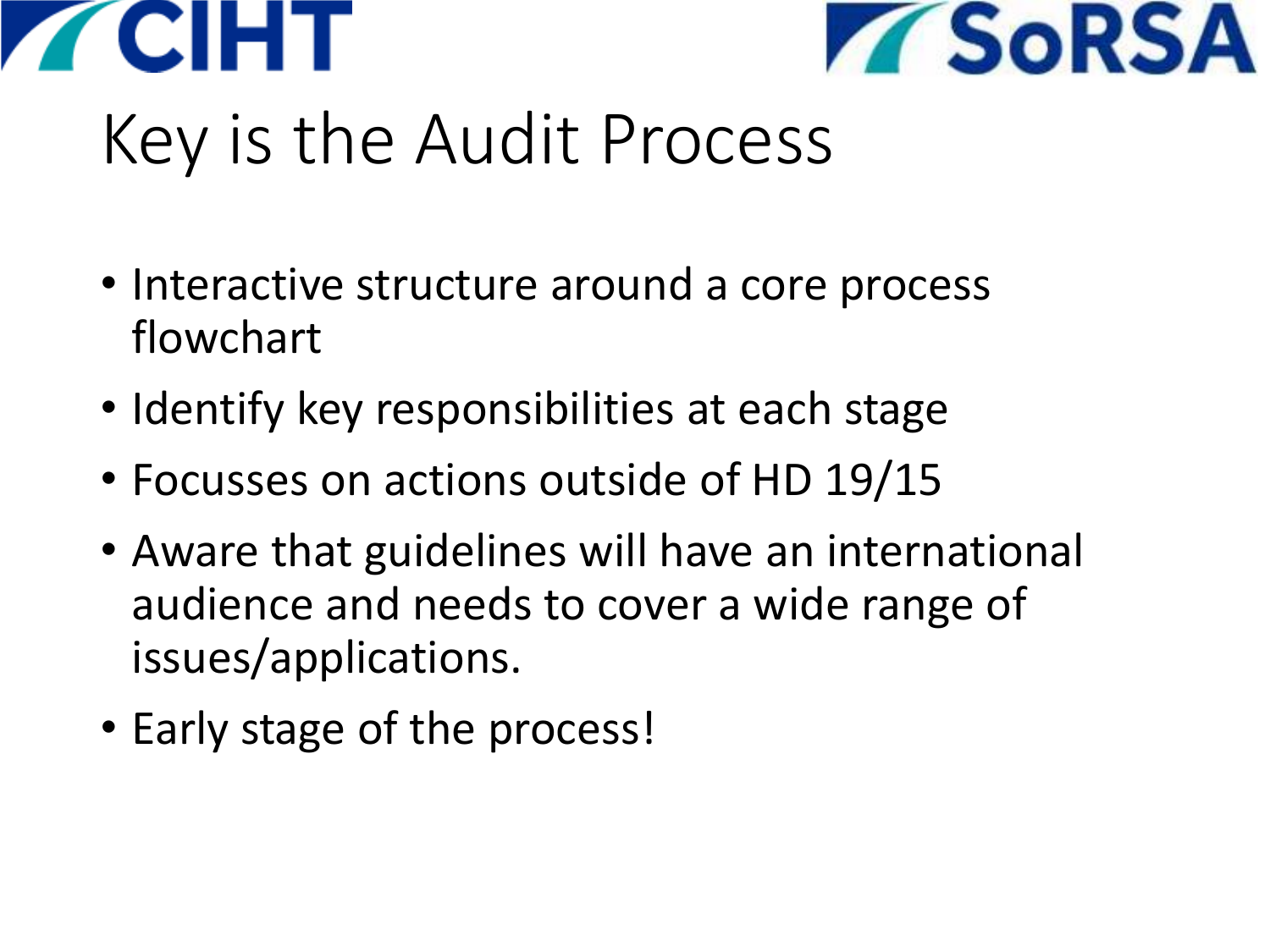<span id="page-5-0"></span>



### Start of the Process

• Is there a design team commissioned?



• Is the scheme affecting a Trunk Road/Motorway?



• Are local procedures in place?

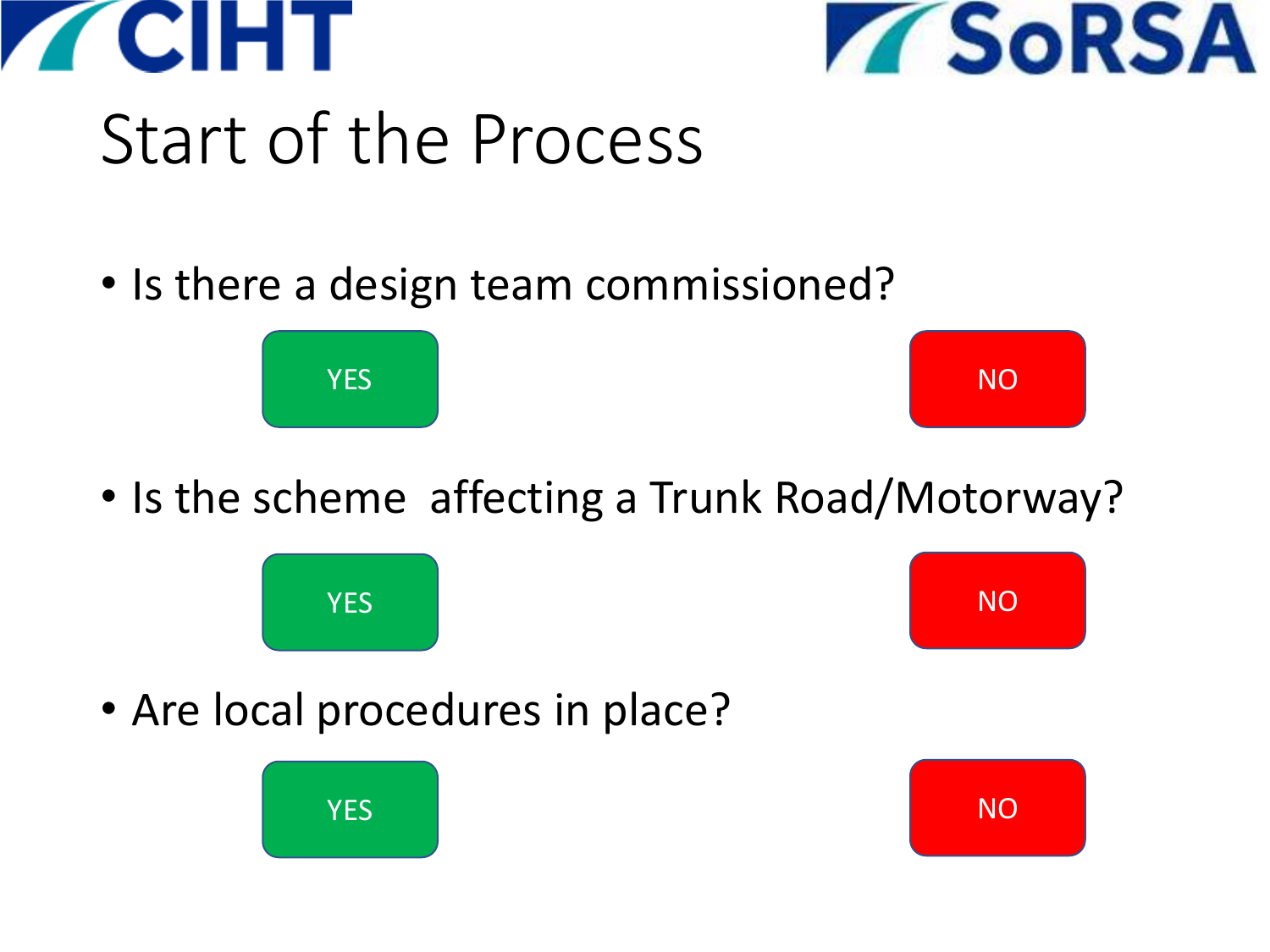<span id="page-6-0"></span>





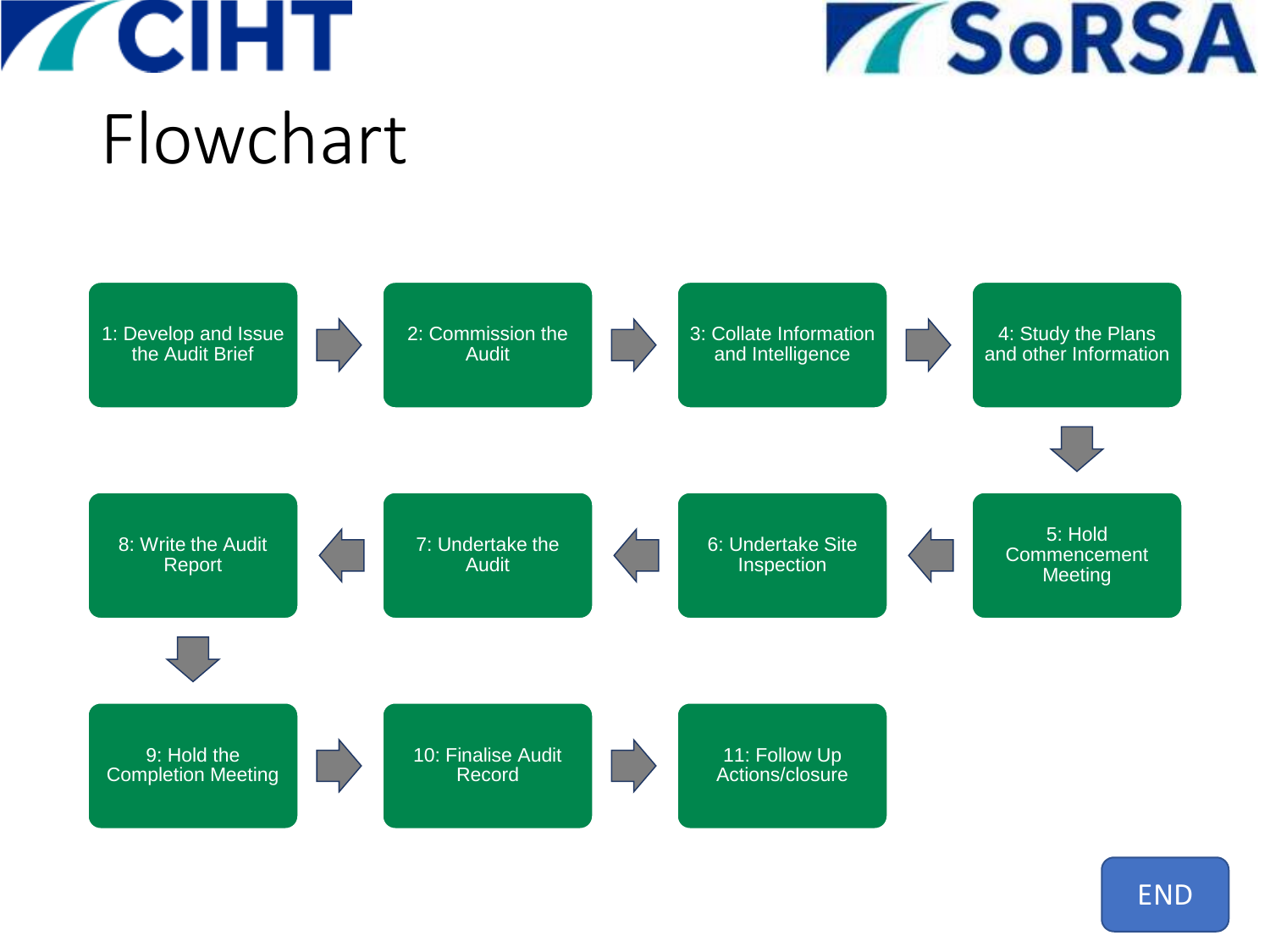

Advice to Highway Authorities - Appointing an Audit Team All Highway Improvements Including Developments



### Flowchart

<span id="page-7-0"></span>**ZCHT**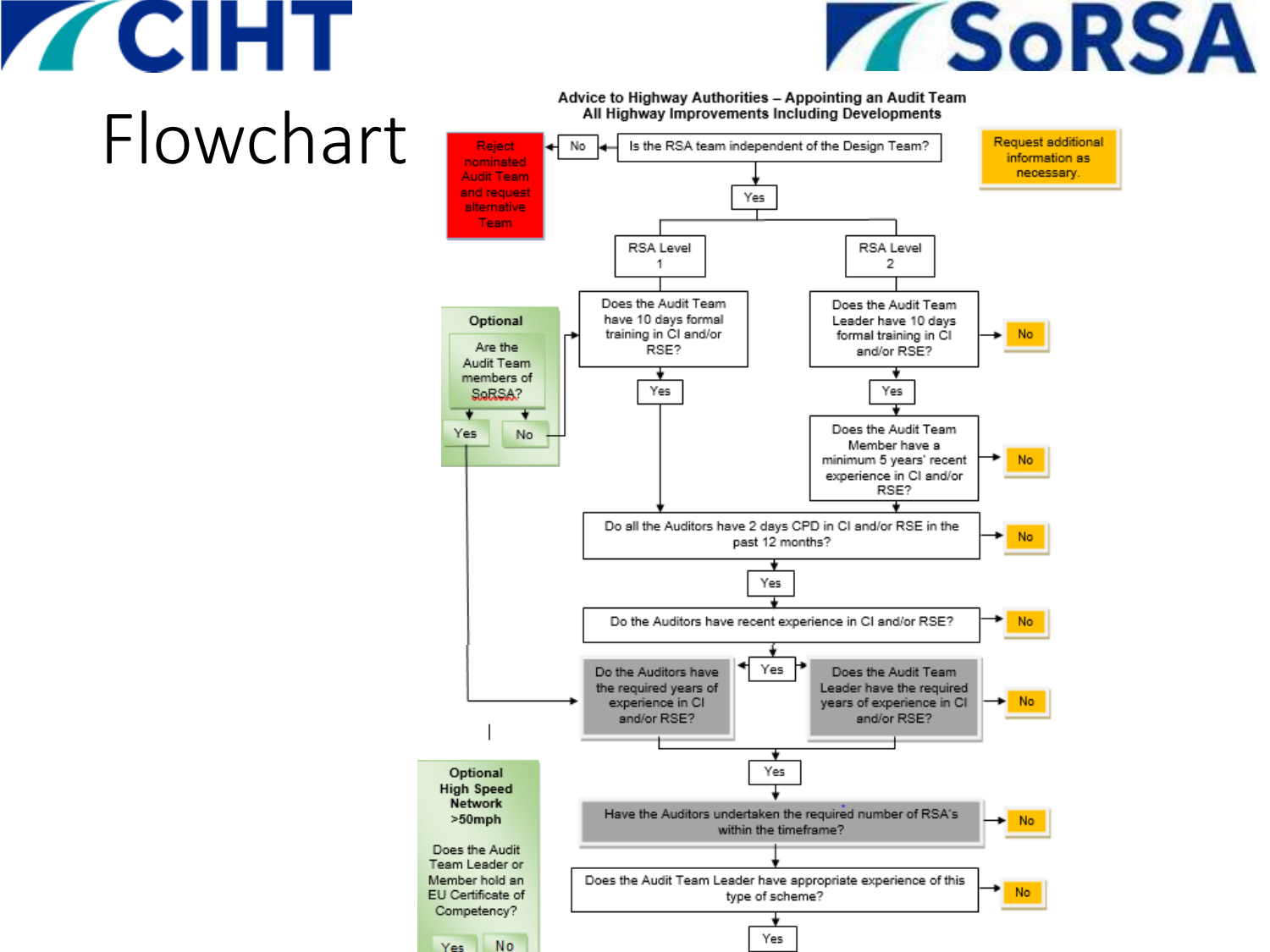<span id="page-8-0"></span>

- Then these Guidelines are not for you and strict application of DMRB is mandatory and MUST be followed.
- Full details of this process and responsibilities can be found here:

[http://www.standardsforhighways.co.uk/ha/standar](http://www.standardsforhighways.co.uk/ha/standards/dmrb/vol5/section2/hd1915.pdf) ds/dmrb/vol5/section2/hd1915.pdf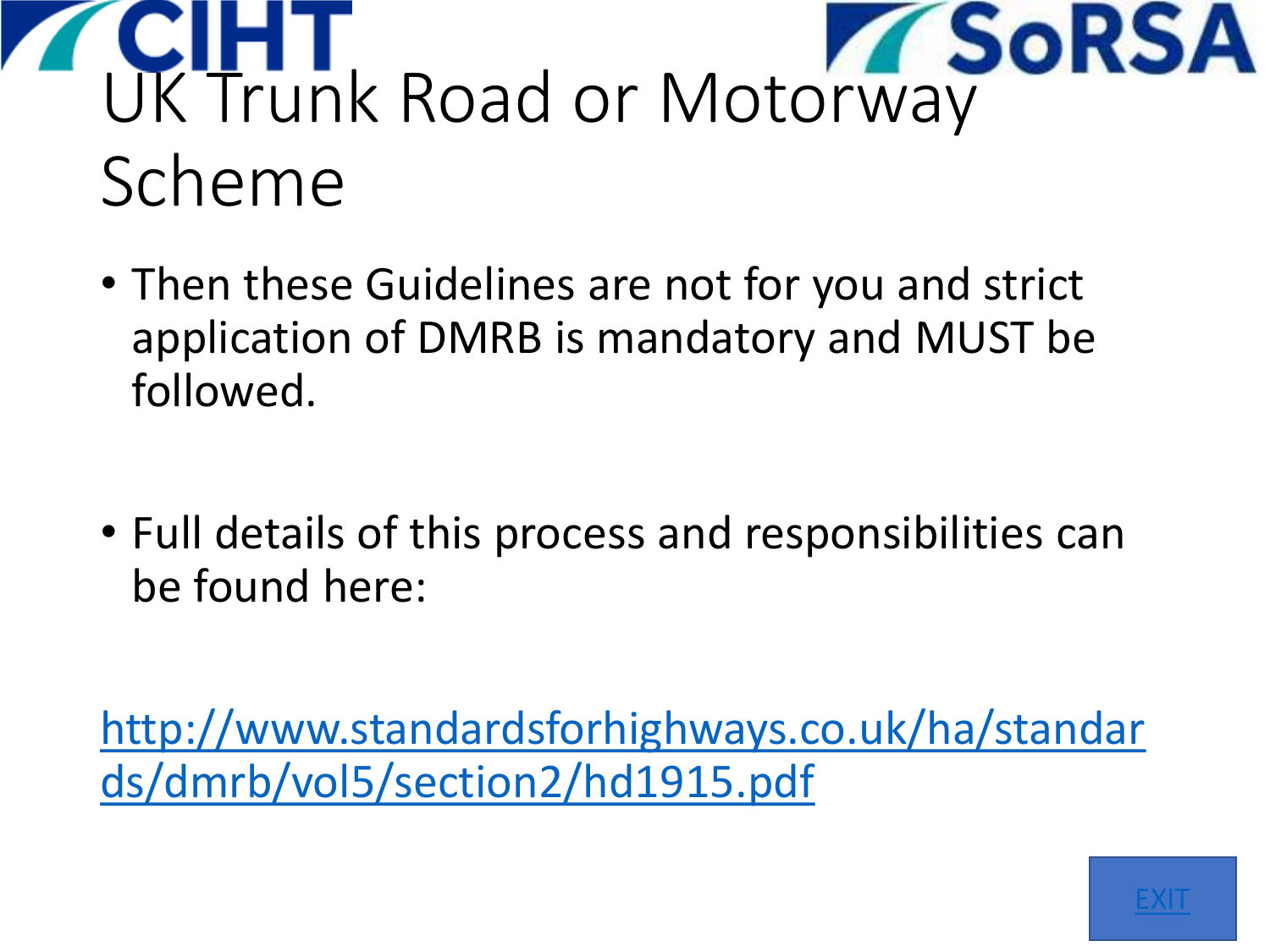<span id="page-9-0"></span>

| <b>Client</b> | <b>Designer</b> | <b>Auditor</b> |        |
|---------------|-----------------|----------------|--------|
|               | $\bullet$       |                |        |
|               |                 |                |        |
|               |                 |                |        |
|               |                 |                |        |
|               |                 |                |        |
|               |                 |                |        |
|               |                 |                |        |
|               |                 |                |        |
|               |                 |                | Return |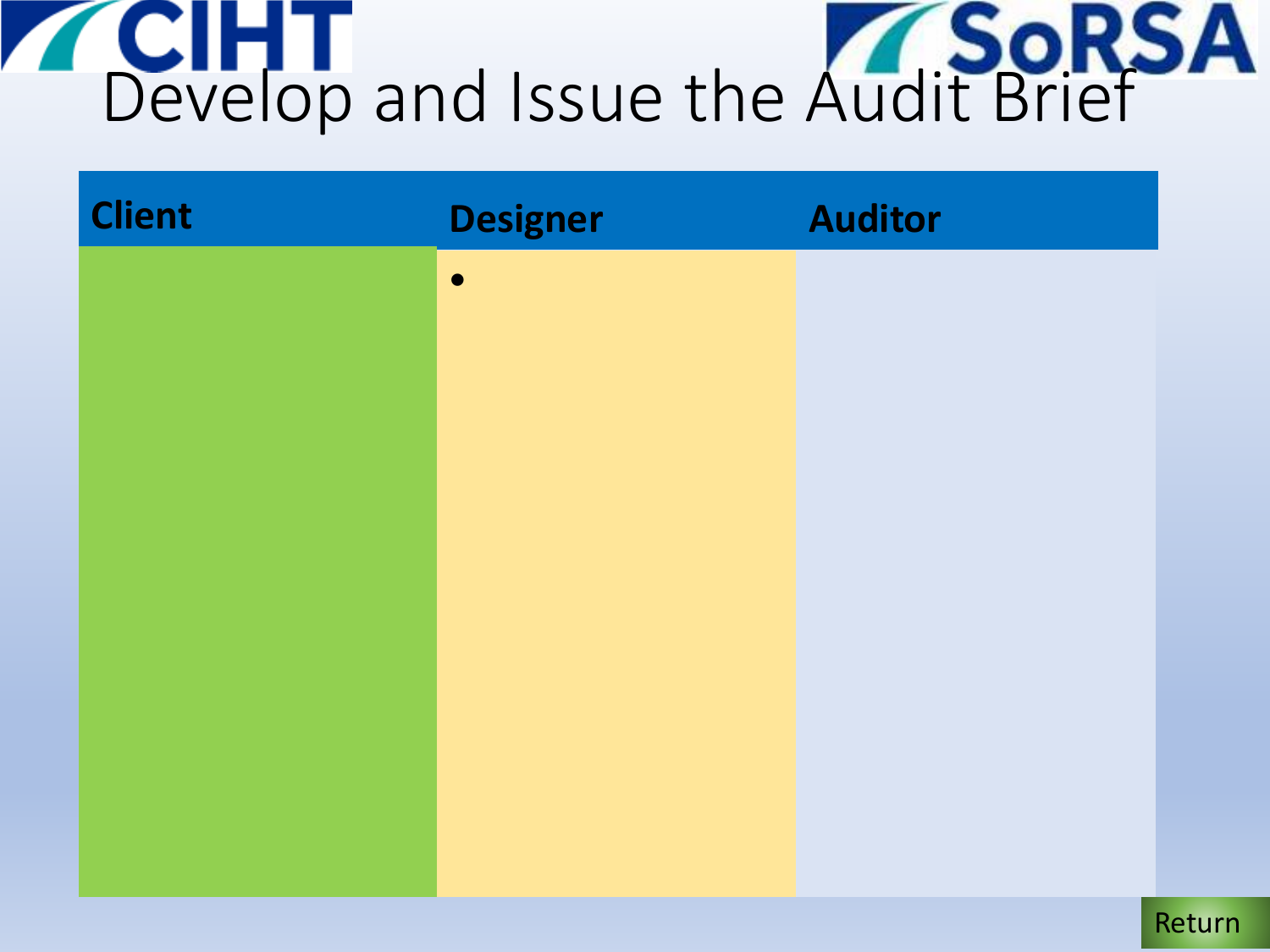



| <b>Client</b> | <b>Designer</b> | <b>Auditor</b> |        |
|---------------|-----------------|----------------|--------|
|               | $\bullet$       |                |        |
|               |                 |                |        |
|               |                 |                |        |
|               |                 |                |        |
|               |                 |                |        |
|               |                 |                |        |
|               |                 |                |        |
|               |                 |                |        |
|               |                 |                |        |
|               |                 |                | Return |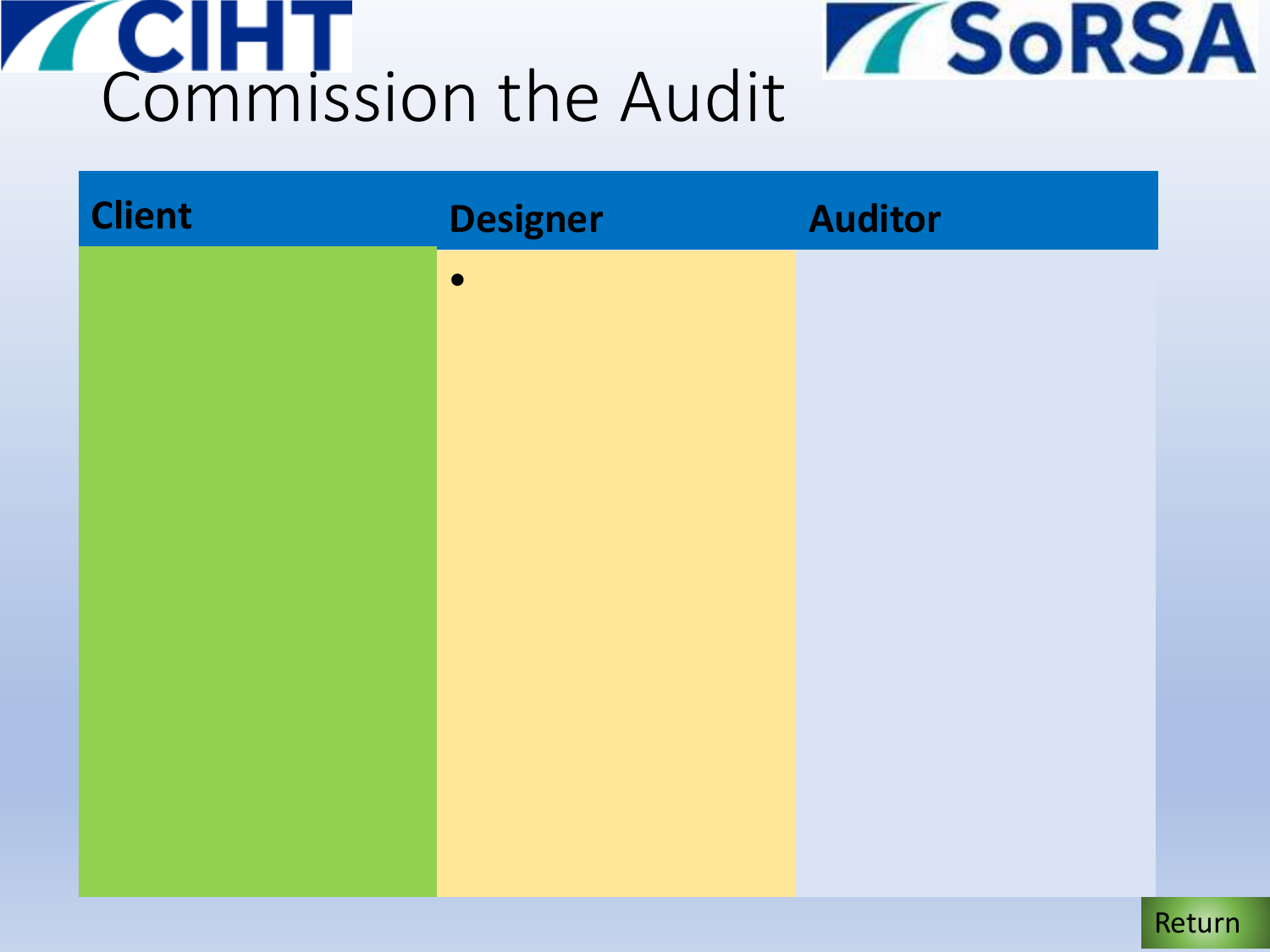# <span id="page-11-0"></span>**CCIHT**<br>Collate Information and Intelligence

| <b>Client</b> | <b>Designer</b> | <b>Auditor</b> |        |
|---------------|-----------------|----------------|--------|
|               | $\bullet$       |                |        |
|               |                 |                |        |
|               |                 |                |        |
|               |                 |                |        |
|               |                 |                |        |
|               |                 |                |        |
|               |                 |                |        |
|               |                 |                |        |
|               |                 |                | Return |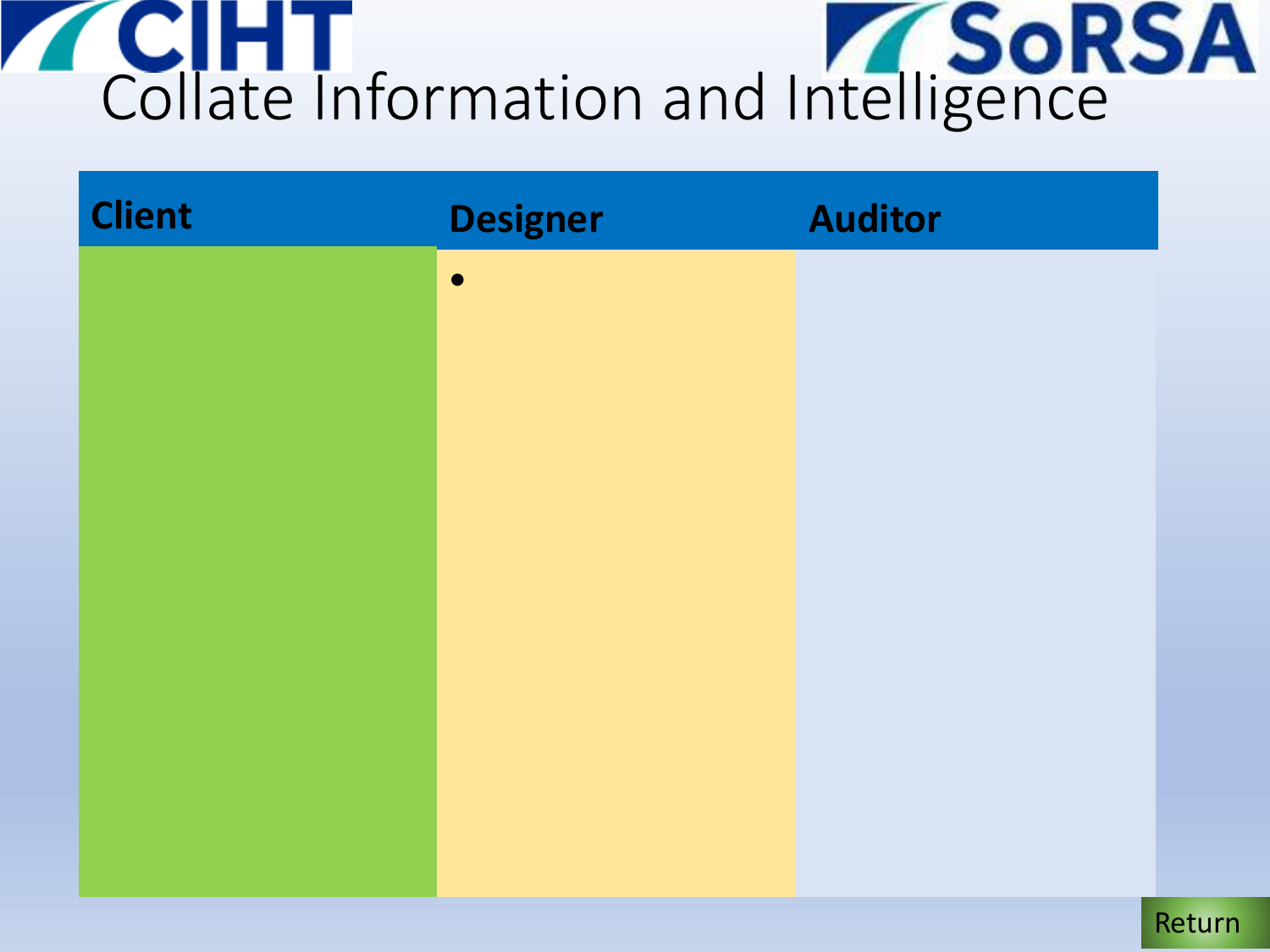<span id="page-12-0"></span>



| <b>Client</b> | <b>Designer</b> | <b>Auditor</b> |        |
|---------------|-----------------|----------------|--------|
|               | $\bullet$       |                |        |
|               |                 |                |        |
|               |                 |                |        |
|               |                 |                |        |
|               |                 |                |        |
|               |                 |                |        |
|               |                 |                |        |
|               |                 |                |        |
|               |                 |                |        |
|               |                 |                | Return |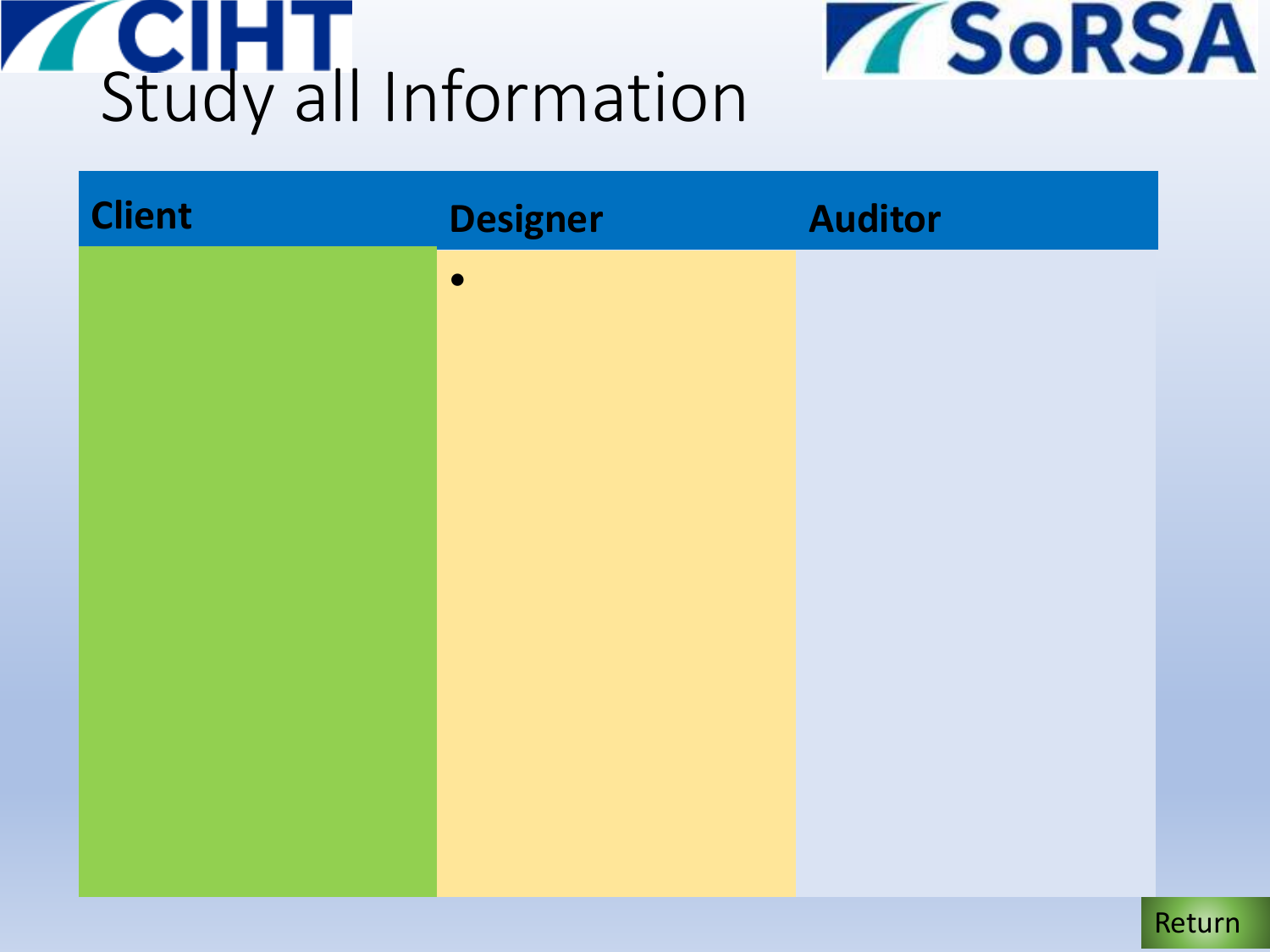<span id="page-13-0"></span>

| <b>Client</b> | <b>Designer</b> | <b>Auditor</b> |        |
|---------------|-----------------|----------------|--------|
|               | $\bullet$       |                |        |
|               |                 |                |        |
|               |                 |                |        |
|               |                 |                |        |
|               |                 |                |        |
|               |                 |                |        |
|               |                 |                |        |
|               |                 |                |        |
|               |                 |                | Return |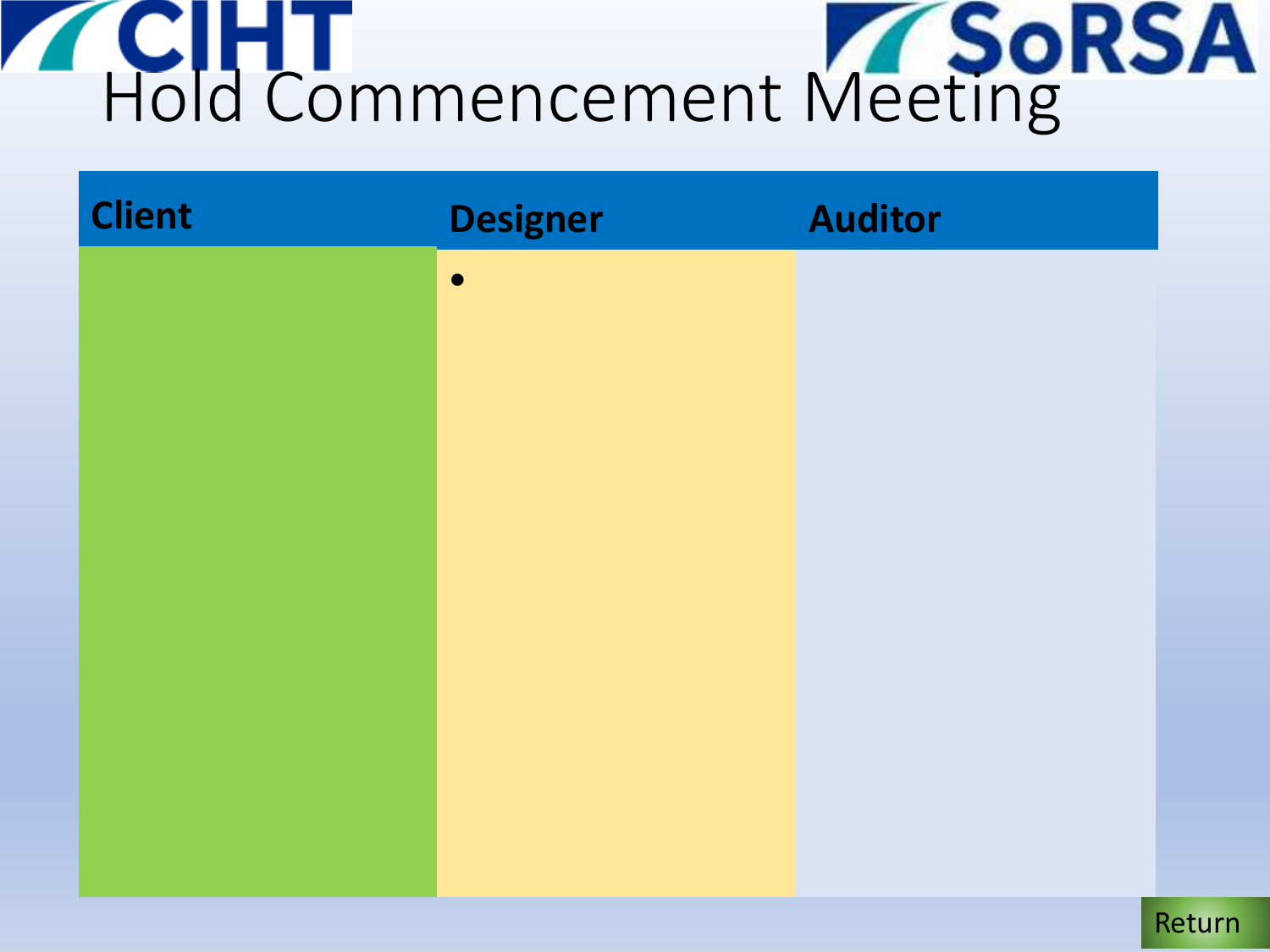<span id="page-14-0"></span>

| <b>Client</b> | <b>Designer</b> | <b>Auditor</b> |        |
|---------------|-----------------|----------------|--------|
|               | $\bullet$       |                |        |
|               |                 |                |        |
|               |                 |                |        |
|               |                 |                |        |
|               |                 |                |        |
|               |                 |                |        |
|               |                 |                |        |
|               |                 |                |        |
|               |                 |                | Return |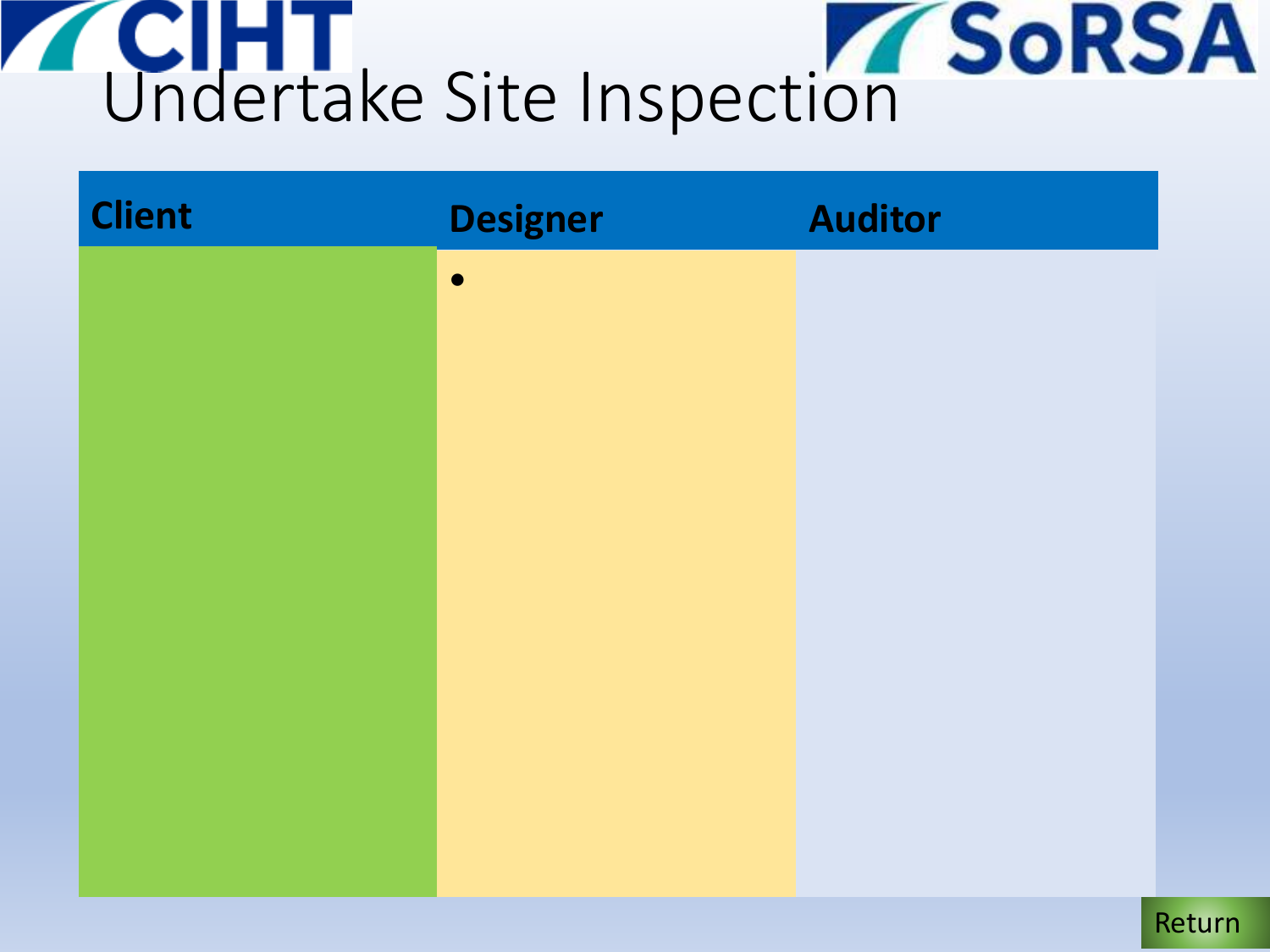<span id="page-15-0"></span>



| <b>Client</b> | <b>Designer</b> | <b>Auditor</b> |        |
|---------------|-----------------|----------------|--------|
|               | $\bullet$       |                |        |
|               |                 |                |        |
|               |                 |                |        |
|               |                 |                |        |
|               |                 |                |        |
|               |                 |                |        |
|               |                 |                |        |
|               |                 |                |        |
|               |                 |                |        |
|               |                 |                | Return |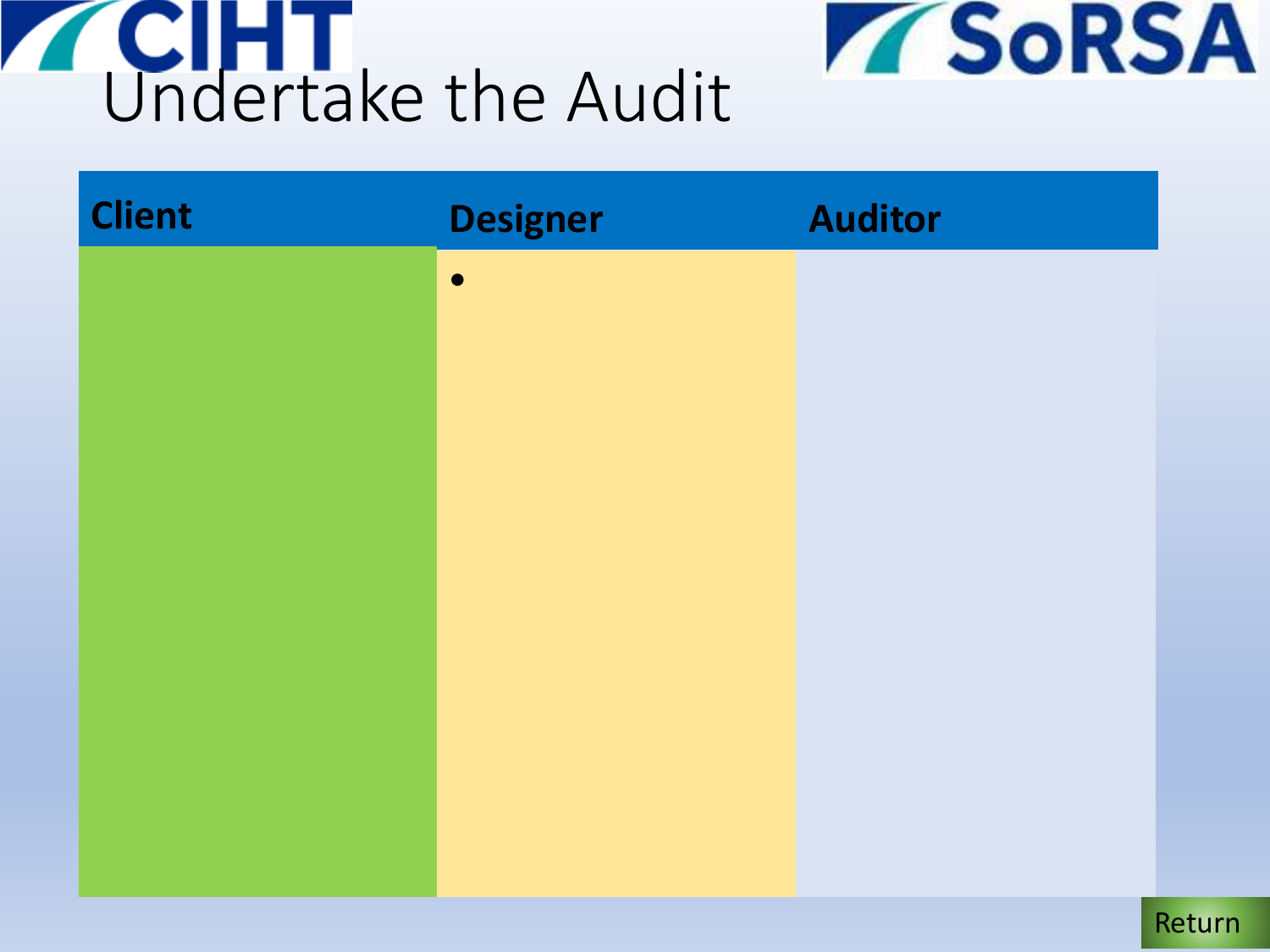<span id="page-16-0"></span>

| <b>Client</b> | <b>Designer</b> | <b>Auditor</b> |
|---------------|-----------------|----------------|
|               | $\bullet$       |                |
|               |                 |                |
|               |                 |                |
|               |                 |                |
|               |                 |                |
|               |                 |                |
|               |                 |                |
|               |                 |                |
|               |                 |                |

[Return](#page-6-0)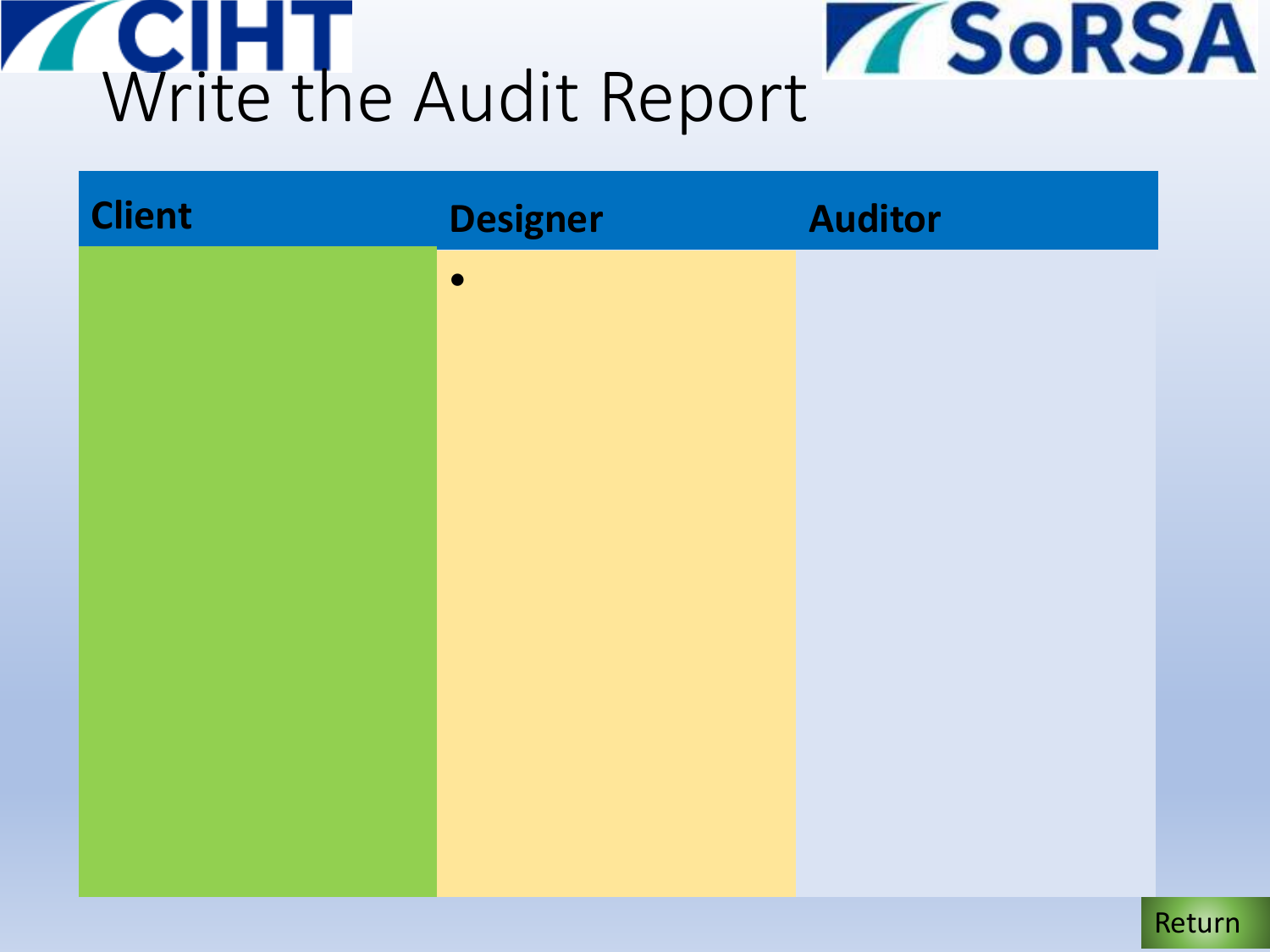<span id="page-17-0"></span>



| <b>Client</b> | <b>Designer</b> | <b>Auditor</b> |        |
|---------------|-----------------|----------------|--------|
|               | $\bullet$       |                |        |
|               |                 |                |        |
|               |                 |                |        |
|               |                 |                |        |
|               |                 |                |        |
|               |                 |                |        |
|               |                 |                |        |
|               |                 |                |        |
|               |                 |                |        |
|               |                 |                | Return |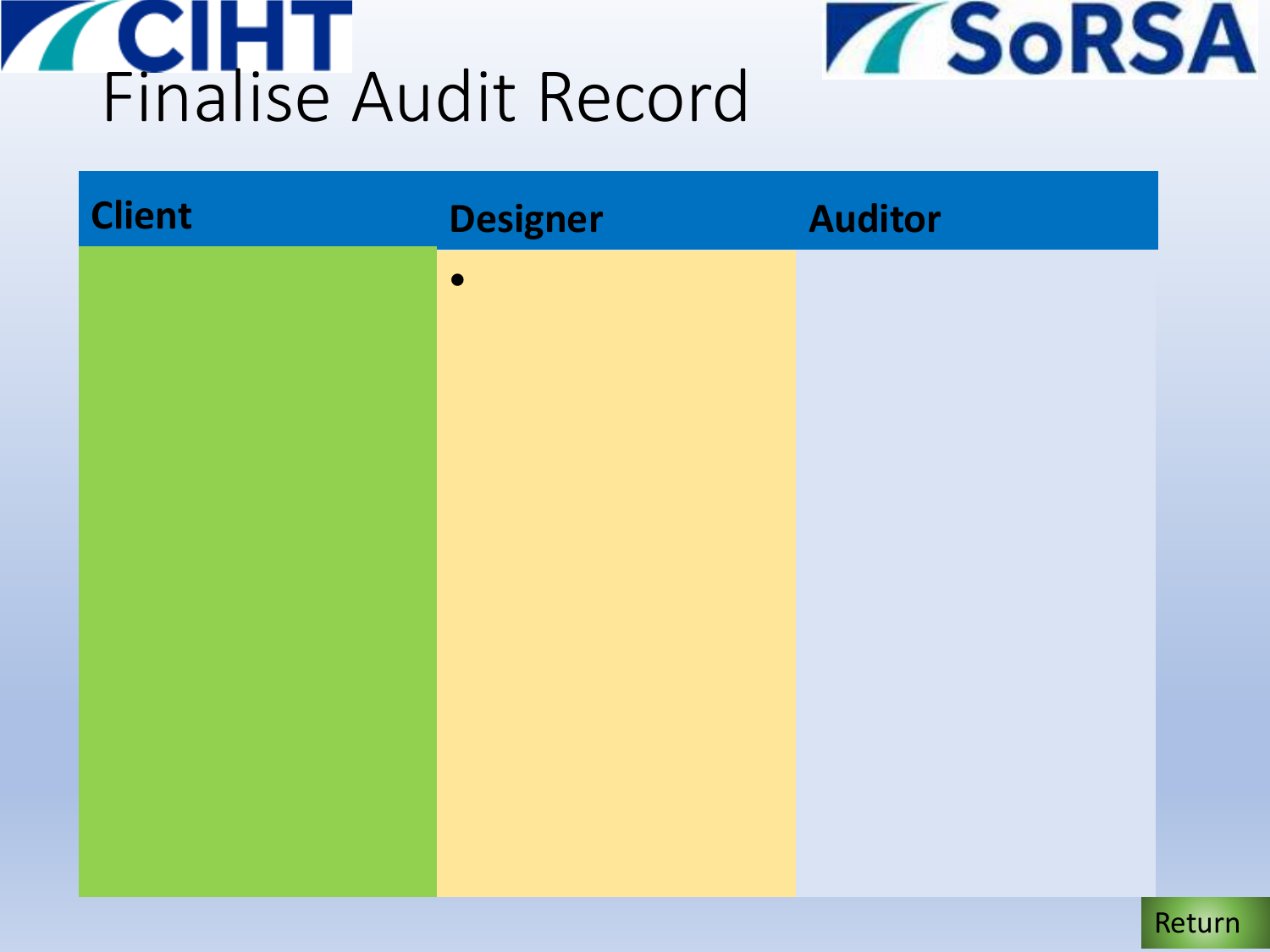<span id="page-18-0"></span>**CIHT**<br>Hold Completion Meeting<br>Note: 1998

| <b>Client</b> | <b>Designer</b> | <b>Auditor</b> |        |
|---------------|-----------------|----------------|--------|
|               | $\bullet$       |                |        |
|               |                 |                |        |
|               |                 |                |        |
|               |                 |                |        |
|               |                 |                |        |
|               |                 |                |        |
|               |                 |                |        |
|               |                 |                |        |
|               |                 |                |        |
|               |                 |                | Return |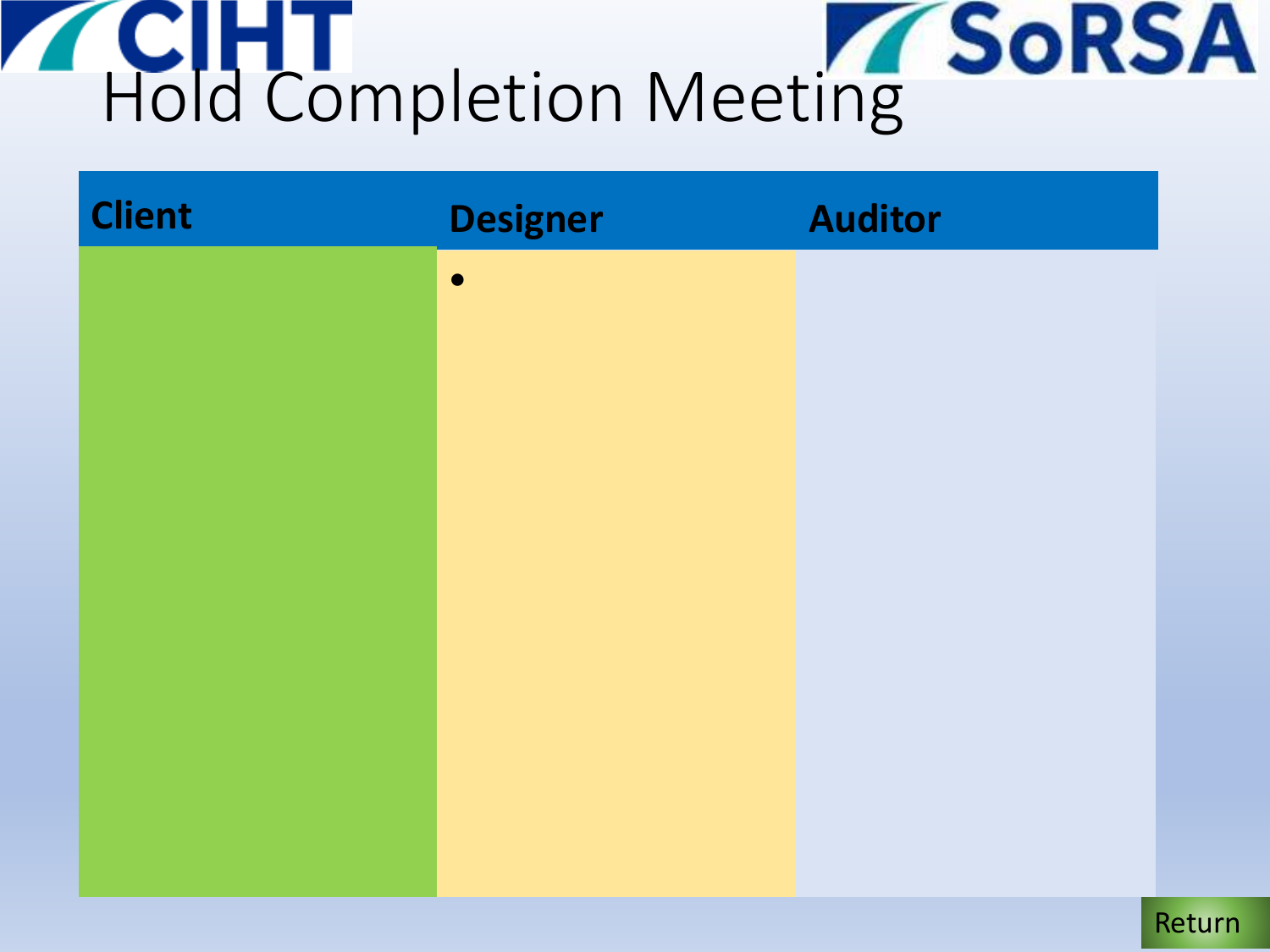<span id="page-19-0"></span>

| <b>Client</b> | <b>Designer</b> | <b>Auditor</b> |        |
|---------------|-----------------|----------------|--------|
|               | $\bullet$       |                |        |
|               |                 |                |        |
|               |                 |                |        |
|               |                 |                |        |
|               |                 |                |        |
|               |                 |                |        |
|               |                 |                |        |
|               |                 |                |        |
|               |                 |                | Return |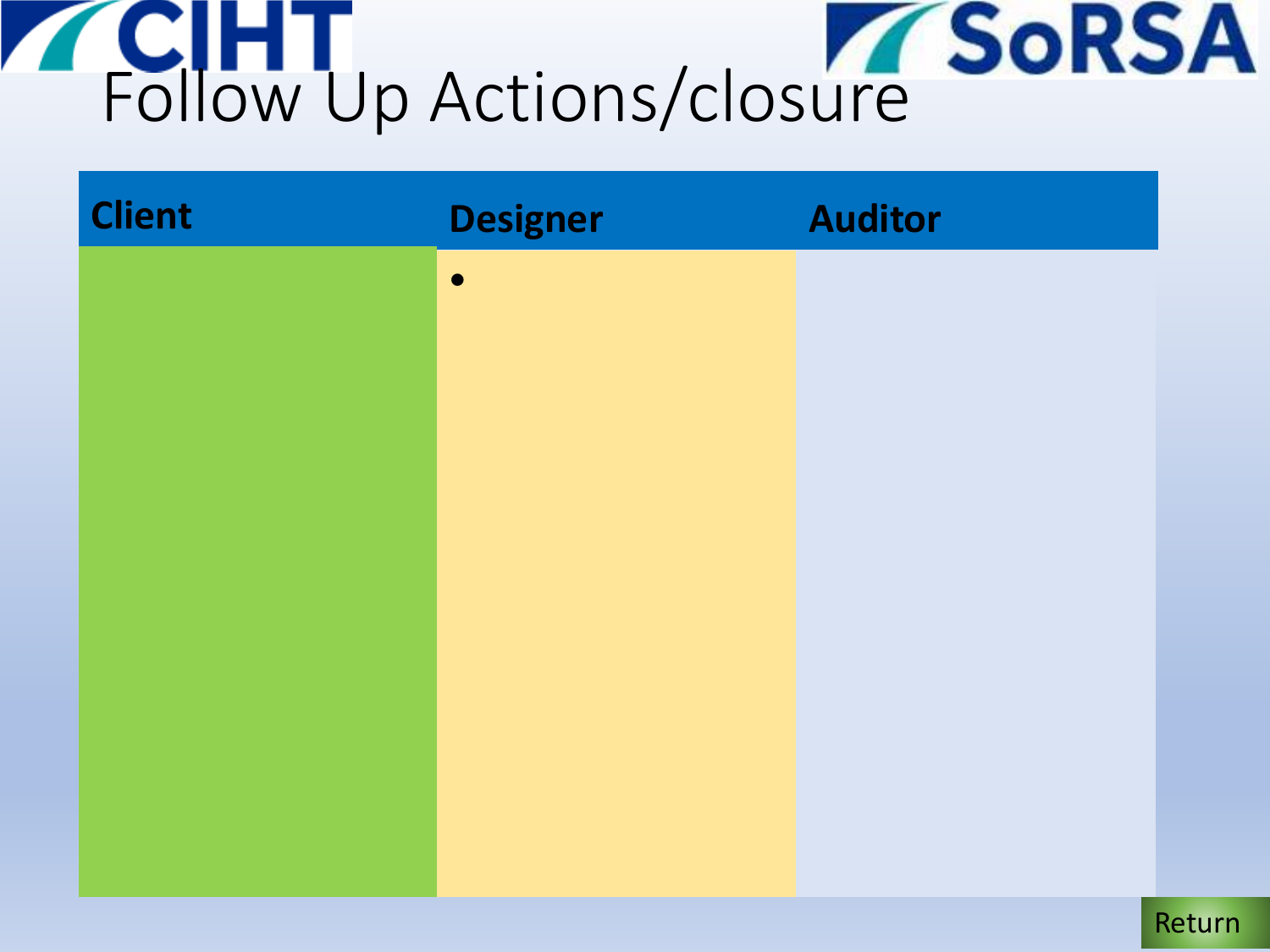<span id="page-20-0"></span>



### No Design Team?

- Then it is either an inspection or an assessment of an existing road that is required, and whilst it may involve specialists with audit and collision investigation experience it is NOT and audit.
- A bespoke design solution will be required that is not the role of an auditor.
- They make recommendations for designer to formulate the solution!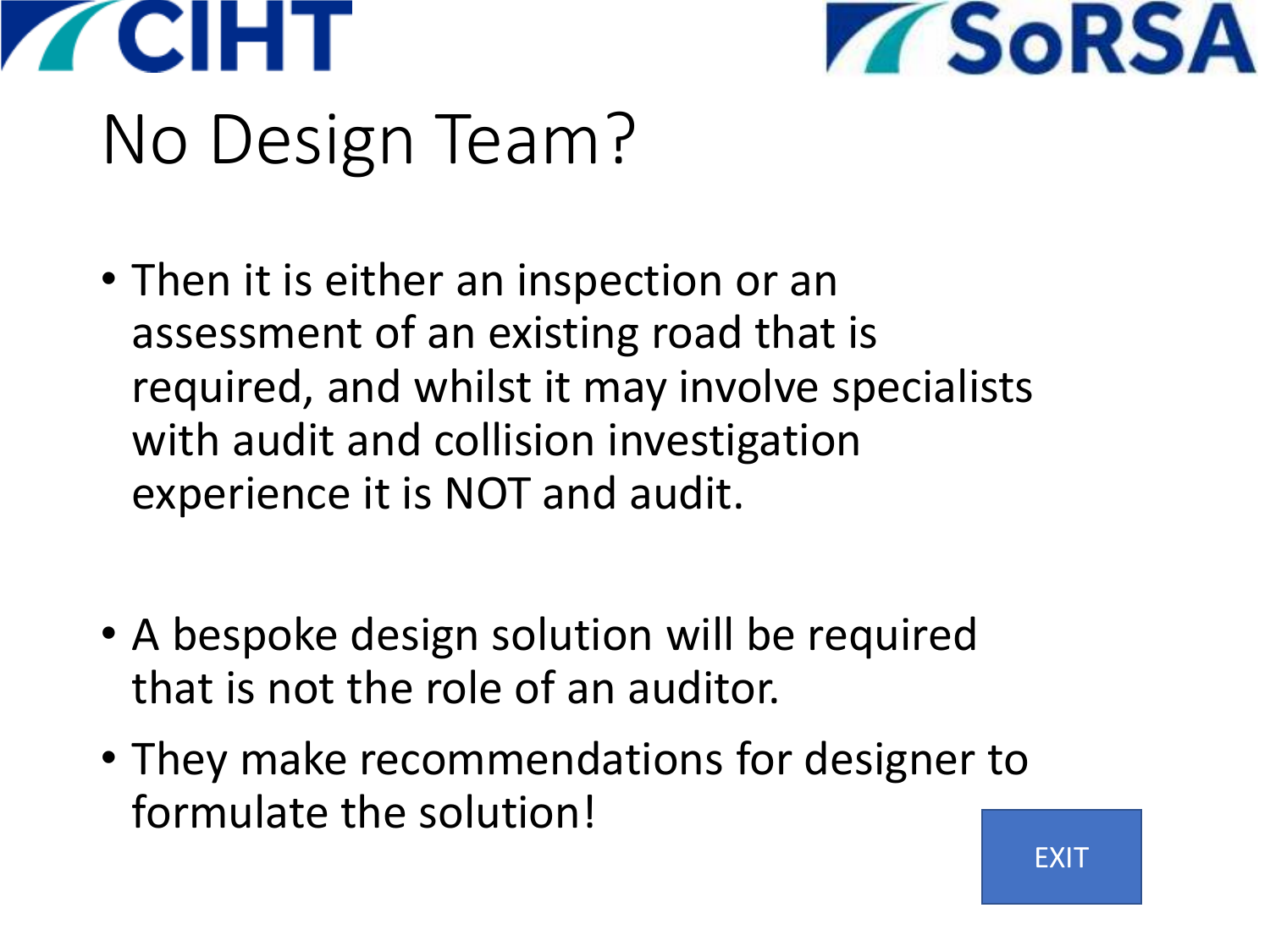<span id="page-21-0"></span>



### CIHT Road Safety Audit Guidelines

- These guidelines are produced by UK CIHT, managed by SoRSA and reviewed by CIHT Road Safety Panel.
- They are updated regularly and believed to reflect current best practice internationally.
- If you have any comment or concern please contact
- [sorsa@ciht.org.uk](mailto:sorsa@ciht.org.uk)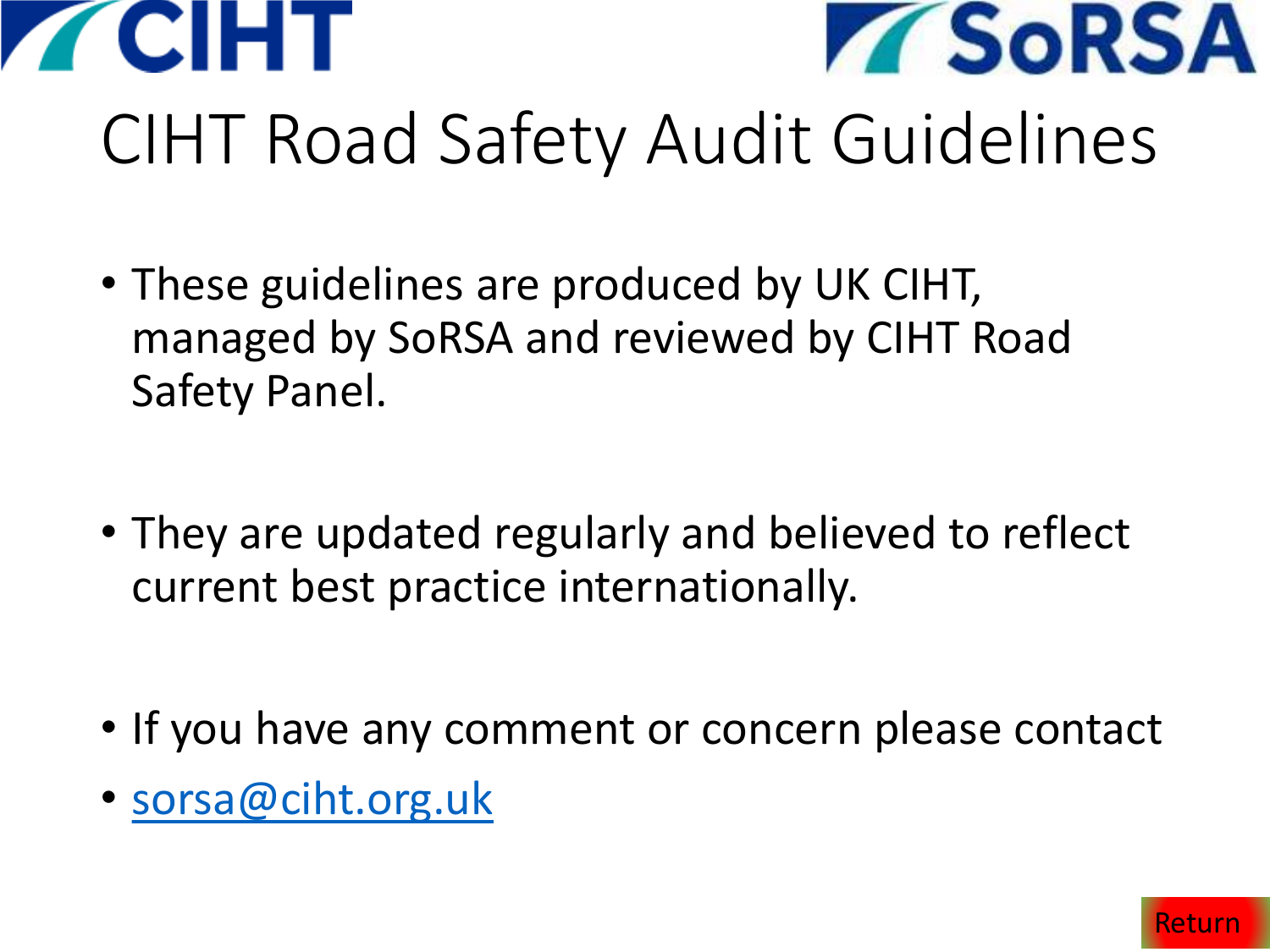



### These are your Guidelines

- Tell us what YOU want to see in these Guidelines
- Complete the questionnaire
	- In Delegate Packs (return today?)
	- http://www.ciht.org.uk/en/media[centre/news/index.cfm/ciht-sorsa-rsa-guidelines](http://www.ciht.org.uk/en/media-centre/news/index.cfm/ciht-sorsa-rsa-guidelines-questionnaire-2017)questionnaire-2017
- and return by 14 July 2017
- Guidelines complete by Dec 2018 hopefully!